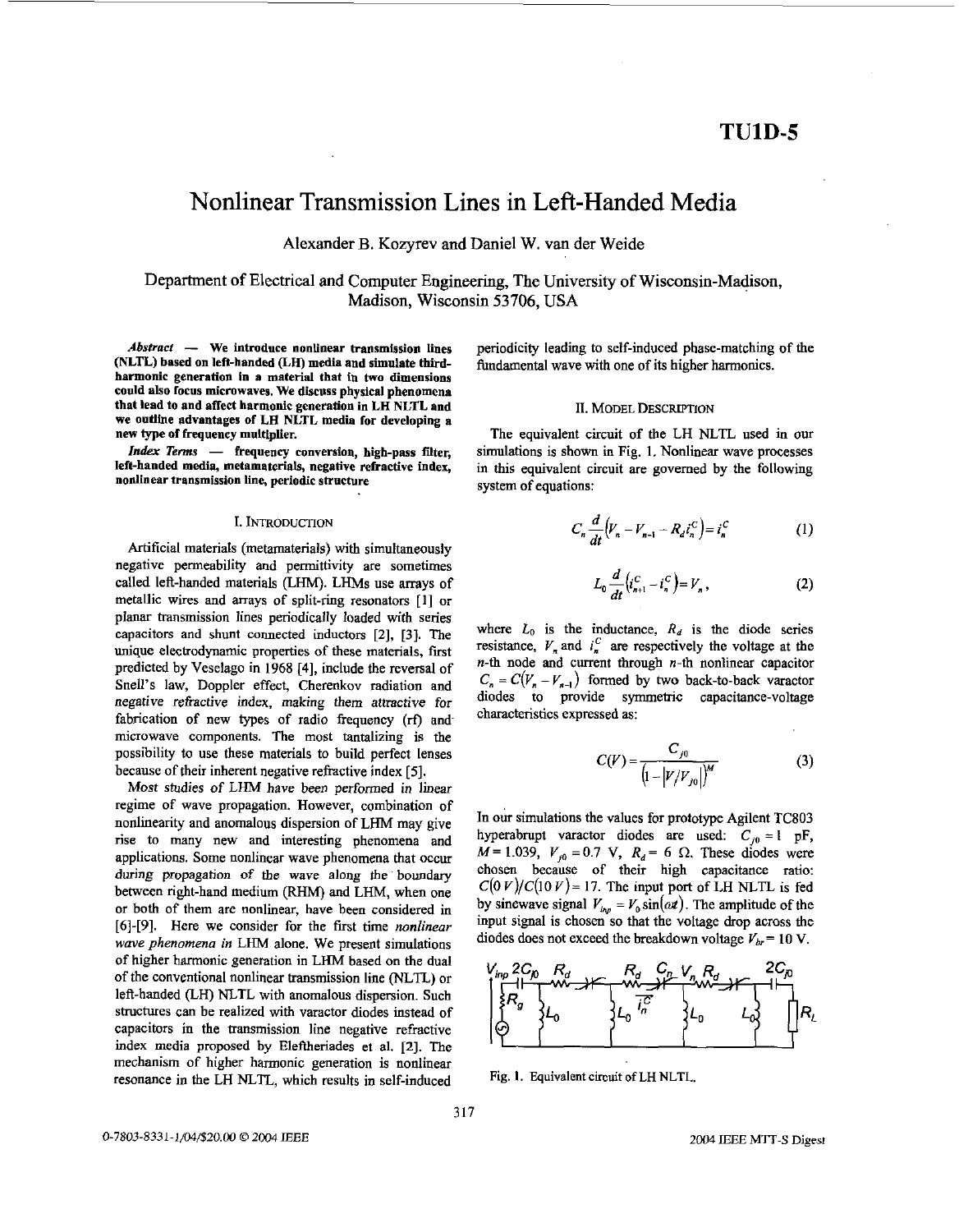The circuit is loaded with resistance  $R_L = 0.8Z_0$  $(Z_0 = (L_0/C_{j0})^{1/2})$  which is equal to generator resistance  $R_g = R_L$ . A simple 5-diode LH NLTL (only 3 diodes are shown in [Fig. 1](#page-0-0) for simplicity) has been simulated with the commercial microwave circuit simulator Agilent ADS.

In the linear case ( $C_n = C_{10}$ ) without losses ( $R_d = 0$ ), the dispersion relation is:

$$
\omega^2 = \frac{1}{4L_0 C_{j0} \sin^2 \varphi/2},
$$
 (4)

where  $\varphi$  is the phase shift per section. The value  $\varphi = \pi$ corresponds to the boundary of the transparency band (the minimal frequency of the propagating wave or the Brag cutoff frequency):

$$
\omega_{B} = \frac{1}{2\sqrt{L_0 C_{j0}}} \,. \tag{5}
$$

In the linear limit, the circuit under consideration is a high pass filter. When  $\omega$  is increased,  $\varphi$  decreases monotonically (anomalous dispersion). The fundamental wave  $(-\pi \leq \varphi_0 \leq \pi)$  propagating in this structure is backward (phase and group velocities **are** directed in opposite directions). **This** property permits **us** to refer **this**  structure **as** left-handed (in Veselago's **terminology [4]).** 

## **111.** RESULTS **OF SIMULATIONS**

Fig. 2 plots conversion efficiency for 3<sup>rd</sup> and 5<sup>th</sup> harmonics (the **ratio** of the harmonic power delivered to the load to the input power applied to LH NLTL) together with the ratio of the power of the fundamental wave (input wave) **transmitted** to the load versus normalized frequency. Generation of higher harmonics is possible in a limited frequency range. From the lower side, the  $3<sup>rd</sup>$ harmonic generation region is limited by the transmission line Bragg cutoff frequency (5). At the same time due to the nonlinearity of the system, any voltage drop across the diodes will shift the cutoff frequency up. Strictly speaking, the wave can be considered as propagating only if its frequency is

$$
\omega > \omega_{\bullet} = \frac{1}{2\sqrt{L_0 C(V_{\text{max}})}},
$$

where  $V_{\text{max}} = V_{br}$  is the maximum voltage across the varactor. Results of the simulations showed that the upper boundary of the  $3<sup>rd</sup>$  harmonic generation region roughly corresponds to this frequency. In our case  $\omega_z/\omega_B = 4.1$ . Fig. 2. Conversion efficiency (%) vs. relative frequency.

In the gap between the cutoff frequency and  $\omega$ , we should expect a monotonic growth of the power of the fundamental (input) wave transmitted to the load. We can see that growth in Fig. 2 together with the increase of the third-harmonic efficiency.

The maximum of  $3<sup>rd</sup>$  harmonic generation efficiency corresponds to the total phase shift across the LH NLTL of  $2\pi$  which we call a nonlinear resonance. Detailed analysis has demonstrated that an intense fundamental wave induces a periodic variation of the capacitance along the LH NLTL. The period of this variation is equivalent to two stages of LH NLTL. This self-induced periodicity results in a dramatic change of the dispersion characteristics. enabling phase-matching of the fundamental wave and its  $3<sup>rd</sup>$  harmonic, which would otherwise be impossible in linear limit. Harmonic generation in LHM is qualitatively different from harmonic generation in RHM. For example, in the conventional low-dispersive NLTL, the fundamental wave stays phase-matched with its  $3<sup>rd</sup>$  harmonic in the linear limit.

Furthermore, the periodicity (discreteness) of the LH NLTL is essential for harmonic generation. The periodicity is inherent to realizable LH NLTLs, but to get harmonic generation in quasihomogeneous, LHMs like those using arrays of metallic wires and split-ring resonators, one should load them periodically with nonlinear components.

The drop in power transmitted to the load when we move out of resonance is related to the instability known as parametric generation of traveling waves [10]. The high-frequency fundamental (pump) wave with

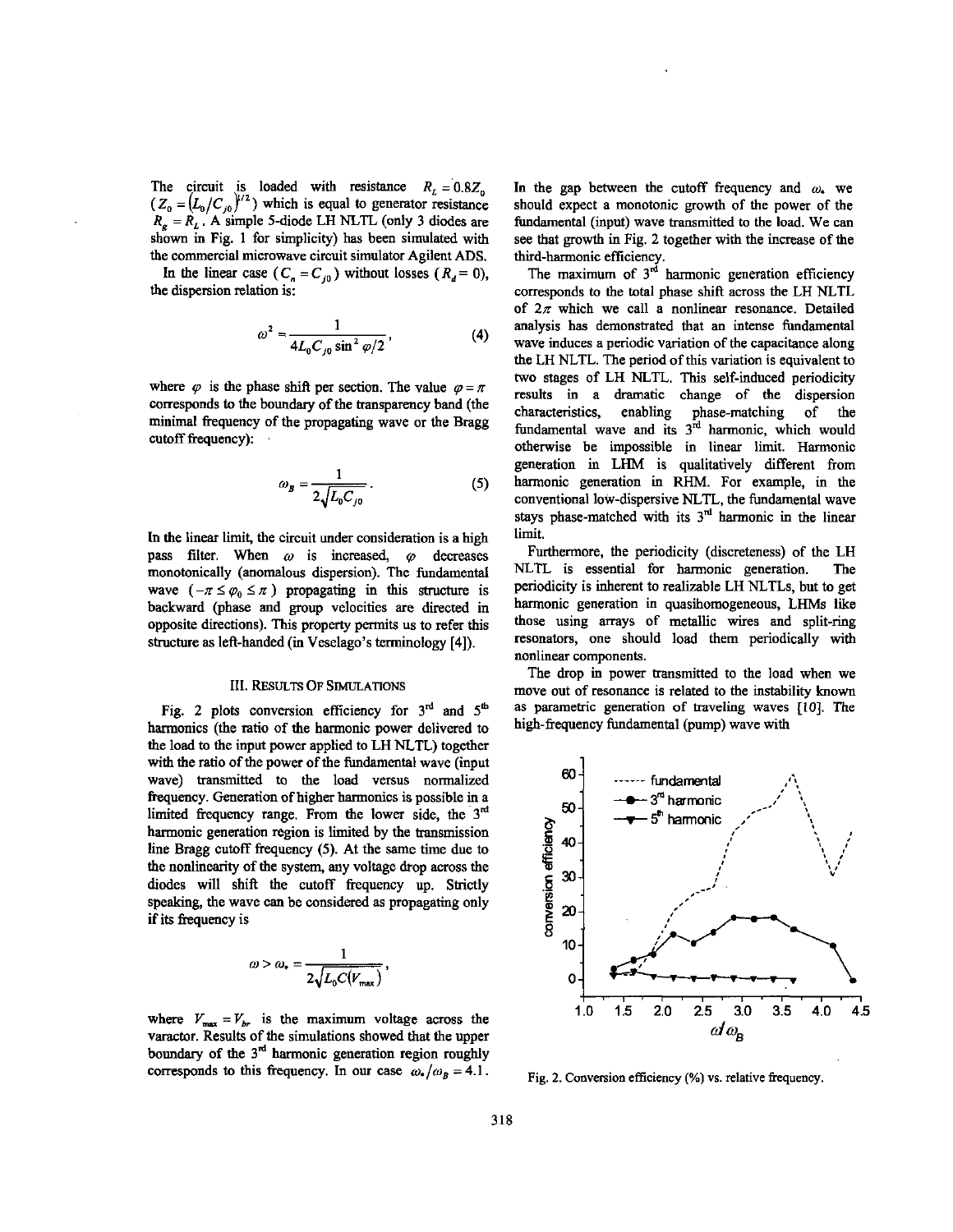frequency a *generates* three other waves with frequencies  $\omega_1 < \omega_0$ ,  $\omega_2 = 2\omega_0 - \omega_1$  and  $\omega_3 = \omega_0 + 2\omega_1$  so that the phase-matching condition for four interacting waves is satisfied. The wave at  $\omega_2$  propagates in the opposite direction relative to the fundamental (pump) wave and the two other parametrically generated waves. We thus have a similar sitnation to backward wave parametric generation [IO], [ll]. Waveform evolution in the **LH NLTL** has **many** similarities with the competition between resonant excitations and nonlinear parametric interactions recently discussed in nonlinear optics (see [12] and references wherein).

Fig. 3 compares voltage waveforms at the input and at the load corresponding to the maximum 3<sup>rd</sup> harmonic conversion efficiency and Fig. 4 is the spectrum of the latter waveform. The 5<sup>th</sup> harmonic conversion efficiency is  $5 \leq 1\%$  so power conversion into the 3<sup>rd</sup> harmonic is very efficient (about *20* %) and generation of higher harmonics is suppressed. Assuming  $R_L$  to be 50  $\Omega$ , one can solve for circuit parameters specified in Section **11,** arriving at the value for the fundamental (input) frequency corresponding **to** the maximum conversion efficiency *to*  be 3.7 **GHz** and for the value of power of 3" harmonic delivered to the load to he 14 mW.

The 3<sup>rd</sup> harmonic conversion efficiency in LH NLTL is of the same order as that which can be obtained in a conventional periodically loaded **NLTL** with **normal**  dispersion (of the low-pass filter **type)** [ 131, [ 141 but the

required transmission line length is **shorter** for the **LH NLTL, so** the per-section efficiency is higher. Also the **3 dB** operating bandwidth is two times wider (60% vs. 30 % [13]). The efficiency is limited by the occurrence of parametric instability at high frequencies (which is determined by nonlinearity, namely, capacitance ratio and breakdown voltage) rather than the Bragg **cutoff**  frequency. For the same reason, the frequency of the fundamental (input) wave can be higher for a given  $C_{0}$ and *Lo* in tbe **LH** NLTL,.

Finally, we note that all *the* qualitative considerations presented here are valid for second harmonic generation in **LH NLTL** periodically loaded with biased diodes with asymmetric capacitance-voltage characteristics.

## N. **CONCLUSIONS**

*Our* simulations demonstrate efficient harmonic generation along LH **NLTLs.** Harmonic generation **is**  possible over a significantly wider operating frequency range and at relatively higher frequencies in comparison with dual conventional low-pass filter type **NLTL.**  Extending **these resuks** for one-dimensional **LH** NLTL **to**  two dimensions would enable combined harmonic generation in **LH NLTL** media with focusing, due **to** the negative refractive index of 2-D LH transmission line media, leading to the development of highly efficient powerful frequency multipliers.



**Fig.** 3. **Comparison** of input **and** output waveforms corresponding **to** maximum of conversion efficiency  $(a_{\text{Im}}/a_{\text{B}} = 2.89)$ .



Fig.4. Spectrum of the voltage waveform at the load **shown** in Fig. 3.